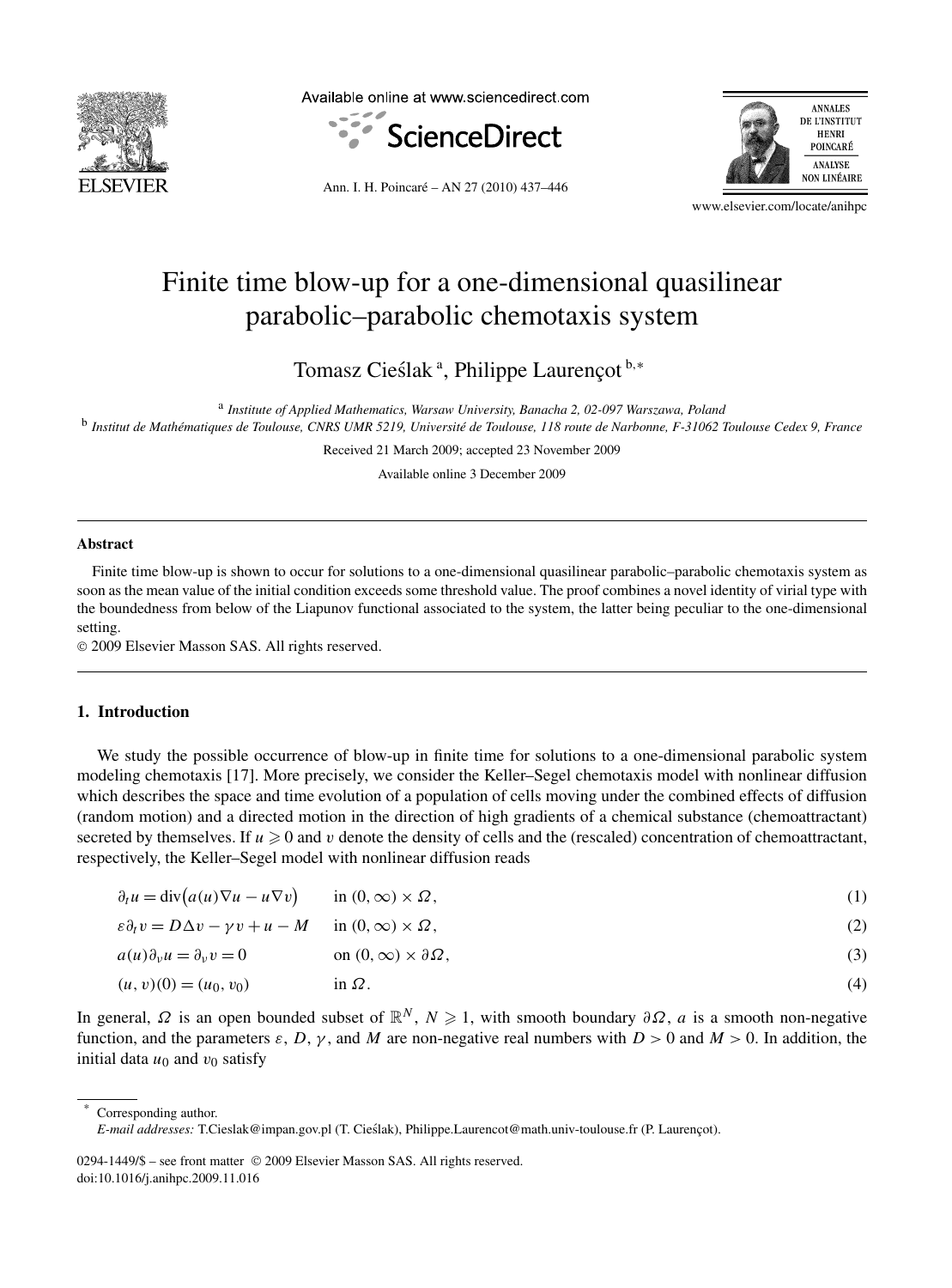438 *T. Cie´slak, P. Laurençot / Ann. I. H. Poincaré – AN 27 (2010) 437–446*

$$
u_0 \ge 0
$$
,  $\int_{\Omega} u_0(x) dx = |\Omega| M$ , and  $\int_{\Omega} v_0(x) dx = 0$ . (5)

The constraints (5) ensure in particular that a solution  $(u, v)$  to  $(1)$ –(4) satisfies (at least formally) the same properties for positive times, that is,

$$
u(t) \geqslant 0, \quad \int_{\Omega} u(t, x) dx = |\Omega| M, \quad \text{and} \quad \int_{\Omega} v(t, x) dx = 0.
$$
 (6)

The main feature of (1) is that it involves a competition between the diffusive term div $(a(u)\nabla u)$  (spreading the population of cells) and the chemotactic drift term  $-\text{div}(u\nabla v)$  (concentrating the population of cells) that may lead to the blow-up in finite time of the solution to  $(1)$ – $(4)$ . The possible occurrence of such a singular phenomenon is actually an important mathematical issue in the study of  $(1)$ – $(4)$  which is also relevant from a biological point of view: indeed, it corresponds to the experimentally observed concentration of cells in a narrow region of the space which is a preamble to a change of state of the cells. From a mathematical point of view, the blow-up issue has been the subject of several studies in the last twenty years, see the survey [13] and the references therein.

Still, it is far from being fully understood, in particular when *ε >* 0 (the so-called parabolic–parabolic Keller–Segel model). In that case, the only finite time blow-up result available seems to be that of Herrero and Velázquez who showed in [9,10] that, when  $\Omega$  is a ball in  $\mathbb{R}^2$ ,  $D = 1$ , and  $a \equiv 1$ , there are  $M > 8\pi$  and radially symmetric solutions  $(u, v)$  to  $(1)$ –(4) which blow up in finite time. These solutions are constructed as small perturbations of time rescaled stationary solutions to (1)–(4) and a similar result is also true when  $\varepsilon = 0$  [8]. The result in [10] actually goes far beyond the mere occurrence of blow-up in finite time as the shape of the blow-up profile is also identified. Recall that the condition  $M > 8\pi$  is necessary for the finite blow-up to take place: indeed, it is shown in [21] that, if  $\Omega$  is a ball in  $\mathbb{R}^2$ ,  $D = 1$ , and  $a \equiv 1$ , radially symmetric solutions to (1)–(4) are global as soon as  $M < 8\pi$ . We refer to [7,21] for additional global existence results when  $\Omega$  is a bounded domain in  $\mathbb{R}^2$ ,  $\varepsilon > 0$ , and  $a \equiv 1$ . In [12,14,22] the existence of unbounded solutions is shown for  $\varepsilon > 0$  and  $a \equiv 1$ , but it is not known whether the blow-up takes place in finite or infinite time. The same approach is employed in [15] to obtain unbounded solutions to quasilinear Keller–Segel systems, still without knowing whether the blow-up time is finite or infinite. The finite time blow-up result proved in this paper (Theorem 1) is thus the first one of this kind for quasilinear parabolic–parabolic Keller–Segel systems.

In contrast, for the parabolic–elliptic Keller–Segel system corresponding to  $\varepsilon = 0$ , several finite time blow-up results are available. There is thus a discrepancy between the two cases  $\varepsilon > 0$  and  $\varepsilon = 0$  which may be explained as follows. On the one hand, as observed in [16] when  $\varepsilon = 0$ ,  $\Omega$  is a ball of  $\mathbb{R}^2$ ,  $a \equiv 1$ , and  $u_0$  is radially symmetric, it is possible to reduce  $(1)$ – $(4)$  to a single parabolic equation for the cumulative distribution function

$$
U(t,r) := \int\limits_{B(0,r)} u(t,x) dx.
$$

Finite time blow-up is then shown with the comparison principle by constructing appropriate subsolutions. This approach was extended to nonlinear diffusions (non-constant *a*) and arbitrary space dimension  $N \geq 1$  in [6]. On the other hand, it has been noticed in [2,18] that, still for  $a \equiv 1$ , the moment  $M_k$  of *u* defined by

$$
M_k(t) := \int_{\Omega} |x|^k u(t, x) dx, \quad k \in (0, \infty),
$$

satisfies a differential inequality which cannot hold true for all times for a suitably chosen value of  $k > 0$ , for it would imply that *u* reaches negative values in finite time in contradiction with (6). In contrast to the previous approach, this is an obstructive method which provides no information on the blow-up profile and is somehow reminiscent of the celebrated virial identity available for the nonlinear Schrödinger equation (see, e.g., [4, Section 6.5] and the references therein). Nevertheless, it applies to more general sets *Ω* [19,20,22]. We recently develop further this technique to establish finite time blow-up of radially symmetric solutions to (1)–(4) with  $\varepsilon = 0$  in a ball of  $\mathbb{R}^N$ ,  $N \ge 2$ , when the diffusion is nonlinear [5], the main idea being to replace the moments by nonlinear functions of the cumulative distribution function *U*. For a related model in  $\mathbb{R}^N$  with nonlinear diffusion  $a(u) = mu^{m-1}$ ,  $m > 1$ , finite time blow-up results were recently established in [3,24] by looking at the evolution of the second moment *M*2.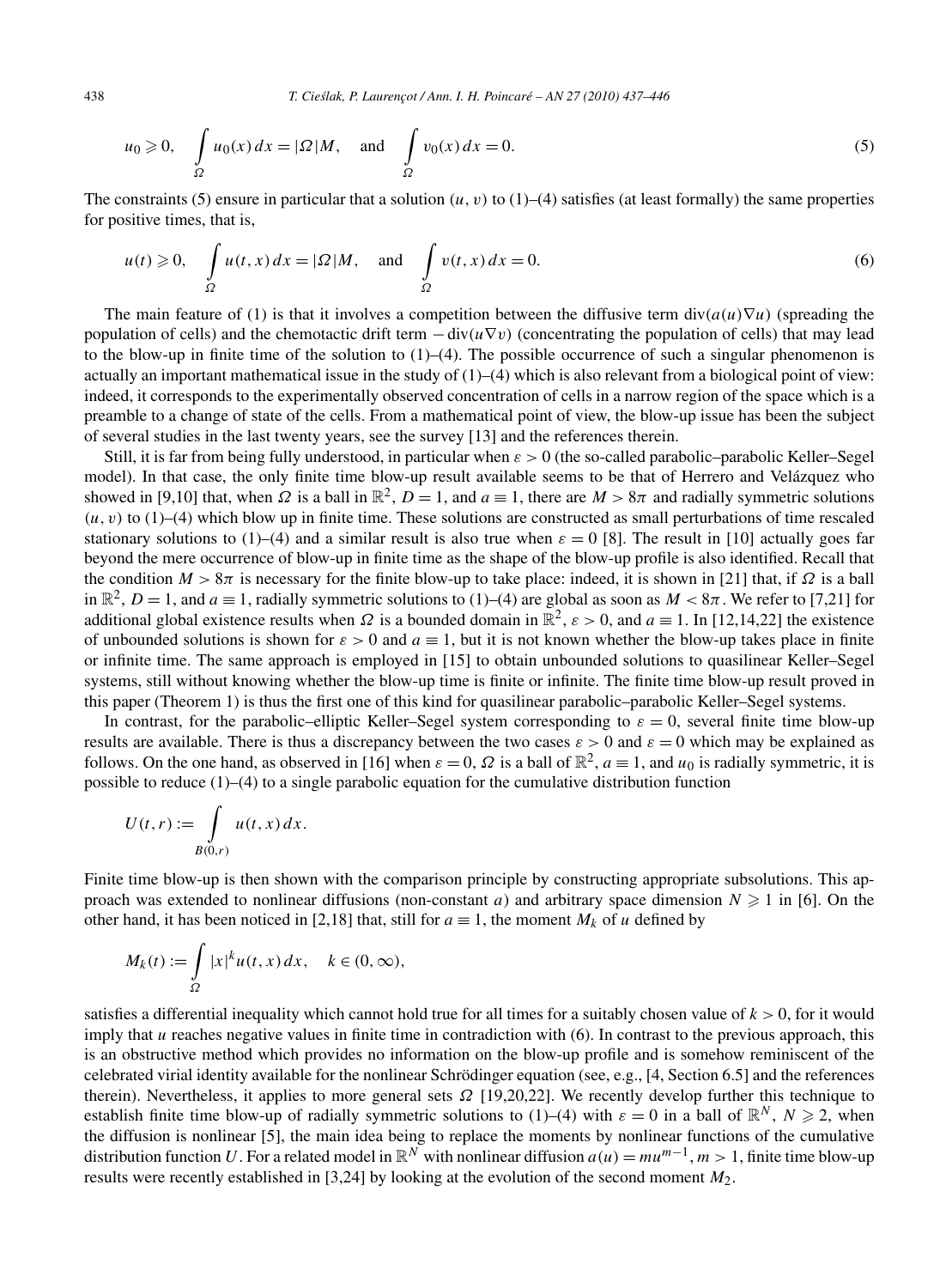Coming back to the parabolic–parabolic Keller–Segel system (1)–(4) (*ε >* 0), it seems unlikely that the first approach described above (reduction to a single equation) could work and the purpose of this paper is to show that finite time blow-up results can be established by the second approach in the one-dimensional case  $(N = 1)$ . More precisely, we consider the initial-boundary value problem

$$
\partial_t u = \partial_x (a(u)\partial_x u - u\partial_x v) \qquad \text{in } (0, \infty) \times (0, 1), \tag{7}
$$

$$
\varepsilon \partial_t v = D \partial_x^2 v - \gamma v + u - M \quad \text{in } (0, \infty) \times (0, 1), \tag{8}
$$

$$
a(u)\partial_x u = \partial_x v = 0 \qquad \text{on } (0, \infty) \times \{0, 1\},\tag{9}
$$

$$
(u, v)(0) = (u_0, v_0) \qquad \text{in } (0, 1), \tag{10}
$$

and assume that

$$
\varepsilon > 0, \quad D > 0, \quad \gamma \geqslant 0, \quad M > 0,\tag{11}
$$

and the initial data  $(u_0, v_0) \in W^{1,2}(0, 1; \mathbb{R}^2)$  satisfy

$$
u_0 \ge 0
$$
,  $\int_0^1 u_0(x) dx = M$ , and  $\int_0^1 v_0(x) dx = 0$ . (12)

We further assume that  $a \in C^2(\mathbb{R})$  and that there are  $p \in (1, 2]$ , and  $c_1 > 0$  such that

$$
0 < a(r) \leq c_1 (1+r)^{-p} \quad \text{for } r \geq 0. \tag{13}
$$

Our main result then reads as follows.

**Theorem 1.** Assume that the parameters  $\varepsilon$ , D,  $\gamma$ , M, the initial data (u<sub>0</sub>, v<sub>0</sub>), and the function a fulfil the condi*tions* (11)*,* (12)*, and* (13)*, respectively. Then there is a unique classical maximal solution*

$$
(u, v) \in C([0, T_m) \times [0, 1]; \mathbb{R}^2) \cap C^{1,2}((0, T_m) \times [0, 1]; \mathbb{R}^2)
$$

*to* (7)–(10) *with the maximal existence time*  $T_m \in (0, \infty]$ *. It also satisfies* 

$$
u(t, x) \ge 0
$$
,  $\int_{0}^{1} u(t, x) dx = M$ , and  $\int_{0}^{1} v(t, x) dx = 0$  (14)

*for*  $(t, x) \in [0, T_m) \times [0, 1]$ *. Introducing* 

$$
F(z_1, z_2) := c_1(1 + M) + \frac{M^2}{2D} + z_1 + Mz_2 + \frac{D + \gamma}{2} z_2^2,
$$
  
\n
$$
\mathcal{P}_q(z_1, z_2, z_3) := \left(1 + \frac{\gamma}{D} + \frac{\gamma}{M} z_2 + \frac{M^{q-2}}{4qD} z_3\right) F(z_1, z_2)
$$
  
\n
$$
+ \frac{c_1(q-1)q^{(q-2)/q}D}{(p-1)M^{p-1}} F(z_1, z_2)^{(q-2)/q} - \frac{M^q}{q(q+1)}
$$
\n(15)

*and*

$$
m_q(0) := \frac{1}{q} \int_0^1 \left( \int_0^x u_0(y) \, dy \right)^q dx,
$$

for  $(z_1, z_2, z_3) \in [0, \infty)^3$  and  $q \geq 2$ , we have  $T_m < \infty$  as soon as  $\mathcal{P}_q(m_q(0), \|v_0\|_{H^1}, \varepsilon M) < 0$  for some finite  $q \in$  $(2, 2/(2 - p))$ *. In particular, if*  $u_0$  *is such that* 

$$
\mathcal{P}_q(m_q(0), 0, 0) < 0 \quad \text{for some finite } q \in \left(2, 2/(2 - p)\right],\tag{16}
$$

there is  $\vartheta > 0$  such that  $\varepsilon M \in (0, \vartheta)$  and  $||v_0||_{H^1} < \vartheta$  imply that  $\mathcal{P}_q(m_q(0), ||v_0||_{H^1}, \varepsilon M) < 0$  and thus  $T_m < \infty$ .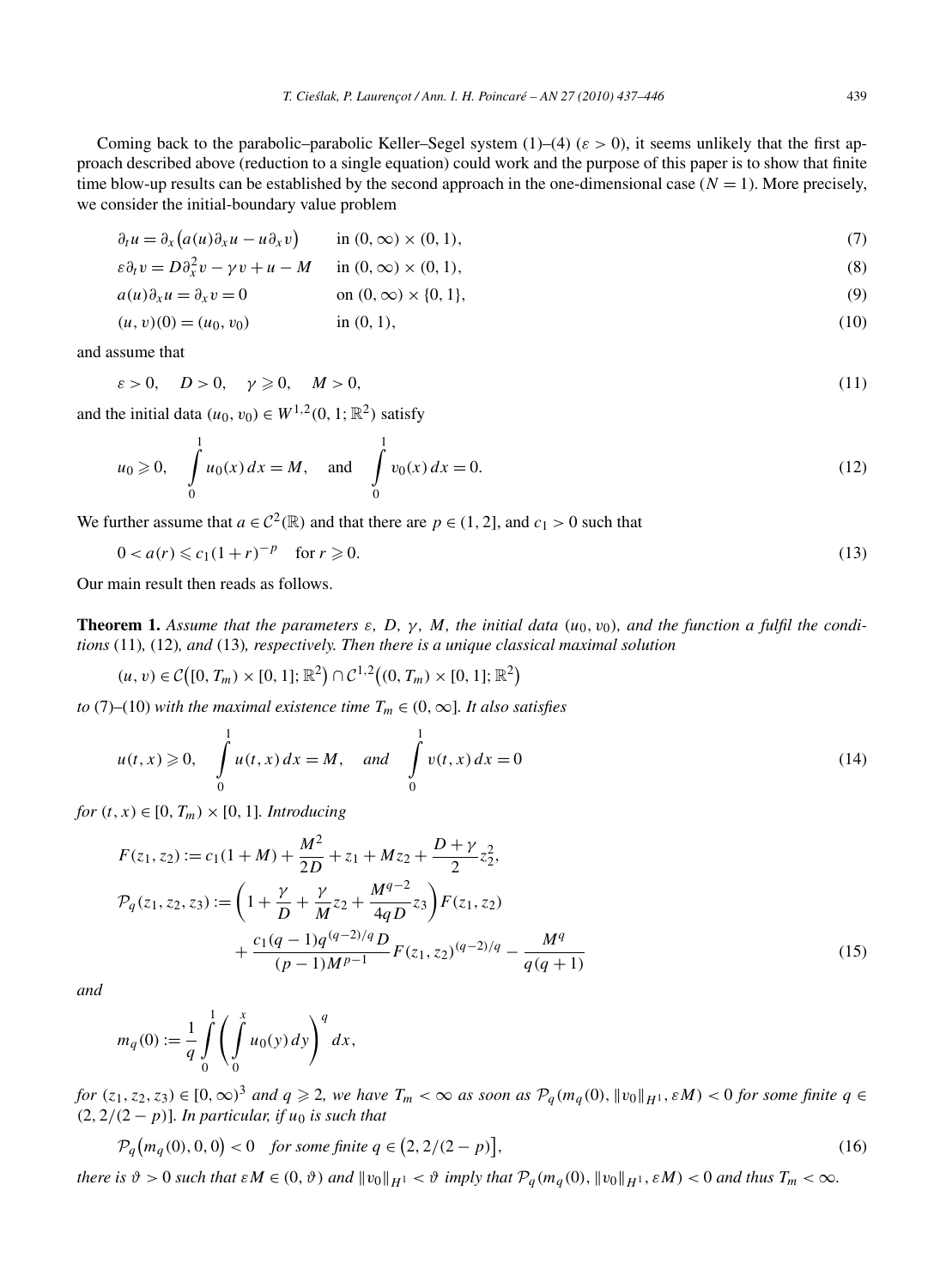There are functions *u*<sup>0</sup> satisfying (12) and (16) if *M* is sufficiently large. Indeed, observe that

$$
\mathcal{P}_q(0,0,0) = \left(1 + \frac{\gamma}{D}\right) \left(c_1(1+M) + \frac{M^2}{2D}\right) + \frac{c_1(q-1)q^{(q-2)/q}D}{(p-1)M^{p-1}} \left(c_1(1+M) + \frac{M^2}{2D}\right)^{(q-2)/q} - \frac{M^q}{q(q+1)}
$$

is negative for sufficiently large *M* as  $q > 2$ . Given such an  $M > 0$  and choosing the function  $u_0(x) =$  $2M$  max  $\{x + \delta - 1, 0\}$  / $\delta^2$ ,  $x \in (0, 1)$ , we have  $m_q(0) = (2M)^q \delta/(2q + 1)$  and  $P_q(m_q(0), 0, 0) < 0$  for  $\delta > 0$  small enough. In fact, if  $u_0$  fulfils (16), then the same computation as the one leading to Theorem 1 shows that the corresponding solution to the parabolic–elliptic Keller–Segel system  $(\varepsilon = 0)$  blows up in a finite time and the last assertion of Theorem 1 states that this property remains true for the parabolic–parabolic Keller–Segel system *(ε >* 0*)* provided  $\epsilon$  and  $v_0$  are small, that is, in a kind of neighbourhood of the parabolic–elliptic case.

**Remark 2.** The growth condition required on *a* in (13) is seemingly optimal: indeed, it is proved in [6] that  $T_m = \infty$ if  $a(r) \geq c_0(1+r)^{-p}$  for some  $p < 1$  and  $\varepsilon = 0$ , and the proof is likely to extend to the case  $\varepsilon > 0$ . Global existence of solutions to (7)–(10) is actually shown in [23] for  $\varepsilon > 0$  under the stronger assumption that  $a(r) \ge c_0(1 + r^p)$  for some  $c_0 > 0$  and  $p > 0$ .

The proof of Theorem 1 relies on two properties of the Keller–Segel system  $(7)$ – $(10)$ : first, there is a Liapunov functional [7,11] which is bounded from below in the one-dimensional case [6] and which provides information on the time derivative of  $v$ . This will be the content of Section 2 where we also recall the local well-posedness of  $(7)$ – $(10)$ . We next derive an identity of virial type for the *L<sup>q</sup>* -norm of the indefinite integral of *u* in Section 3 which involves in particular the time derivative of *v*. The information obtained on this quantity in the previous section then allow us to derive a differential inequality for the *L<sup>q</sup>* -norm of the indefinite integral of *u* for a suitable value of *q* which cannot be satisfied for all times if the parameters *ε*, *D*, *γ* , *M*, and the initial data *(u*0*, v*0*)* are suitably chosen.

### **2. Well-posedness and Liapunov functional**

In this section, we recall the local well-posedness of (7)–(10) in  $W^{1,2}(0,1;\mathbb{R}^2)$  [1,11] and the availability of a Liapunov functional for this system [7,11]. To this end, we assume that

$$
0 < a \in \mathcal{C}^2(\mathbb{R}) \tag{17}
$$

and define  $b \in C^2((0, \infty))$  by

$$
b(1) = b'(1) := 0 \quad \text{and} \quad b''(r) := \frac{a(r)}{r} \quad \text{for } r > 0.
$$
 (18)

**Proposition 3.** *Assume that the parameters ε, D, γ , M, and the function a fulfil* (11) *and* (17)*, respectively. Given the initial data*  $(u_0, v_0) \in W^{1,2}(0, 1; \mathbb{R}^2)$  *satisfying* (12)*, there is a unique classical maximal solution* 

 $(u, v) \in C([0, T_m) \times [0, 1]; \mathbb{R}^2) \cap C^{1,2}((0, T_m) \times [0, 1]; \mathbb{R}^2)$ 

*to* (7)–(10) *with the maximal existence time*  $T_m \in (0, \infty]$  *and*  $(u, v)$  *satisfies* (14) *for*  $t \in [0, T_m)$ *. In addition, if*  $T_m < \infty$ *, we have* 

$$
\lim_{t \to T_m} \left( \left\| u(t) \right\|_{\infty} + \left\| v(t) \right\|_{\infty} \right) = \infty. \tag{19}
$$

Owing to the assumptions on  $a$  and the initial data, the existence and uniqueness of a maximal solution to  $(7)$ – $(10)$ readily follow from [1, Theorems 14.4  $\&$  14.6], see [11, Theorem 1]. As for the last statement (19), it is a consequence of the upper triangular structure of the system (in the sense that the second equation (8) does not involve the secondorder derivative of *u*) and [1, Theorem 15.5].

Next, an important property of (7)–(10) first noticed in [7] for  $a \equiv 1$  and further developed in [11, Theorem 2] in a more general setting is the availability of a Liapunov functional.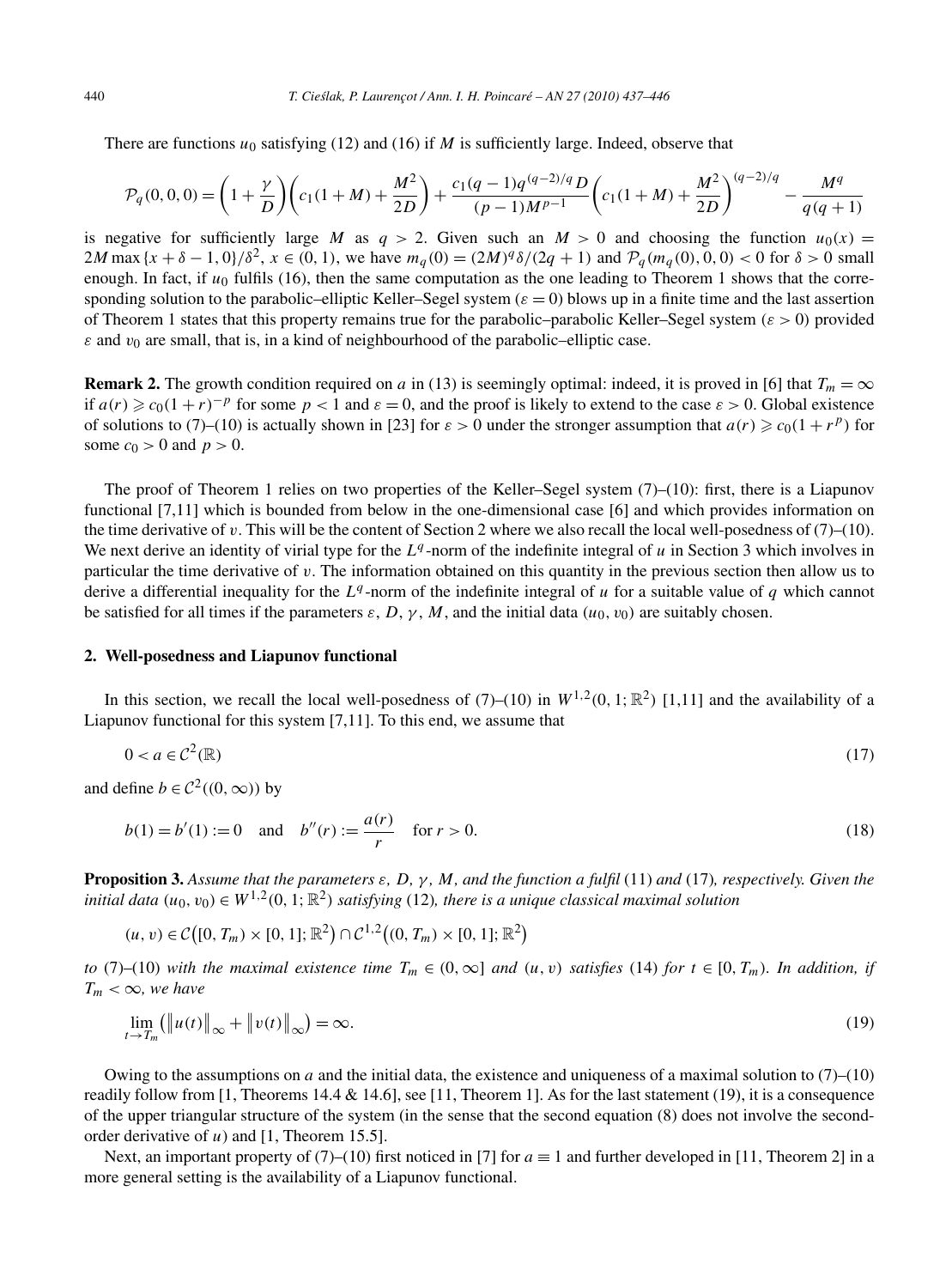**Lemma 4.** *Assume that the parameters ε, D, γ , M, and the function a fulfil* (11) *and* (17)*, respectively. Given* the initial data  $(u_0, v_0) \in W^{1,2}(0, 1; \mathbb{R}^2)$  satisfying (12) and such that  $b(u_0) \in L^1(0, 1)$ , the corresponding classical *solution (u, v) to* (7)–(10) *satisfies*

$$
L(u(t), v(t)) + \varepsilon \int_{0}^{t} \|\partial_t v(s)\|_{2}^{2} ds \le L(u_0, v_0) \quad \text{for } t \in [0, T_m),
$$
\n(20)

*where*

$$
L(u, v) := \int_{0}^{1} \left( b(u) - uv + \frac{D}{2} |\partial_x v|^2 + \frac{\gamma}{2} |v|^2 \right) dx.
$$
 (21)

**Proof.** We sketch the proof for the sake of completeness. It follows from  $(7)$ – $(9)$  that

$$
\frac{d}{dt}L(u,v) = \int_{0}^{1} (b'(u) - v)\partial_t u \, dx + \int_{0}^{1} (D\partial_x v \partial_x \partial_t v + (\gamma v - u)\partial_t v) \, dx
$$
\n
$$
= -\int_{0}^{1} (b''(u)\partial_x u - \partial_x v)(a(u)\partial_x u - u\partial_x v) \, dx
$$
\n
$$
+ \int_{0}^{1} \partial_t v(-D\partial_x^2 v + \gamma v - u) \, dx
$$
\n
$$
= -\int_{0}^{1} u |\partial_x (b'(u) - v)|^2 \, dx - \int_{0}^{1} (M + \varepsilon \partial_t v) \partial_t v \, dx
$$
\n
$$
\leq -\varepsilon ||\partial_t v||_2^2,
$$
\n(22)

the last inequality being a consequence of (14). Integrating the previous inequality with respect to time gives (20).  $\Box$ 

We next take advantage of the one-dimensional setting to show that *L* is bounded from below without prescribing growth conditions on *a*. This fact has already been observed in [6] and is peculiar to the one-dimensional case. Indeed, as shown in [7,12], the occurrence of blow-up is closely related to the unboundedness of the Liapunov functional.

**Lemma 5.** *Assume that the parameters ε, D, γ , M, and the function a fulfil* (11) *and* (17)*, respectively. Given* the initial data  $(u_0, v_0) \in W^{1,2}(0, 1; \mathbb{R}^2)$  satisfying (12) and such that  $b(u_0) \in L^1(0, 1)$ , the corresponding classical *solution (u, v) to* (7)–(10) *satisfies*

$$
L(u(t), v(t)) \geqslant -\frac{M^2}{2D} \quad \text{for } t \in [0, T_m). \tag{23}
$$

**Proof.** Owing to (14), the Poincaré inequality ensures that  $||v(t)||_{\infty} \le ||\partial_x v(t)||_2$  for  $t \in [0, T_m)$  so that

$$
\int_{0}^{1} u(t)v(t) dx \leq \|v(t)\|_{\infty} \|u(t)\|_{1} \leq \| \partial_{x} v(t)\|_{2} \|u(t)\|_{1}.
$$

We use again (14) as well as the non-negativity of *b* to conclude that

$$
L(u(t), v(t)) \geq \frac{D}{2} ||\partial_x v(t)||_2^2 - M ||\partial_x v(t)||_2 = \frac{D}{2} \left( ||\partial_x v(t)||_2 - \frac{M}{D} \right)^2 - \frac{M^2}{2D}
$$

for  $t \in [0, T_m)$ , from which (23) readily follows.  $\Box$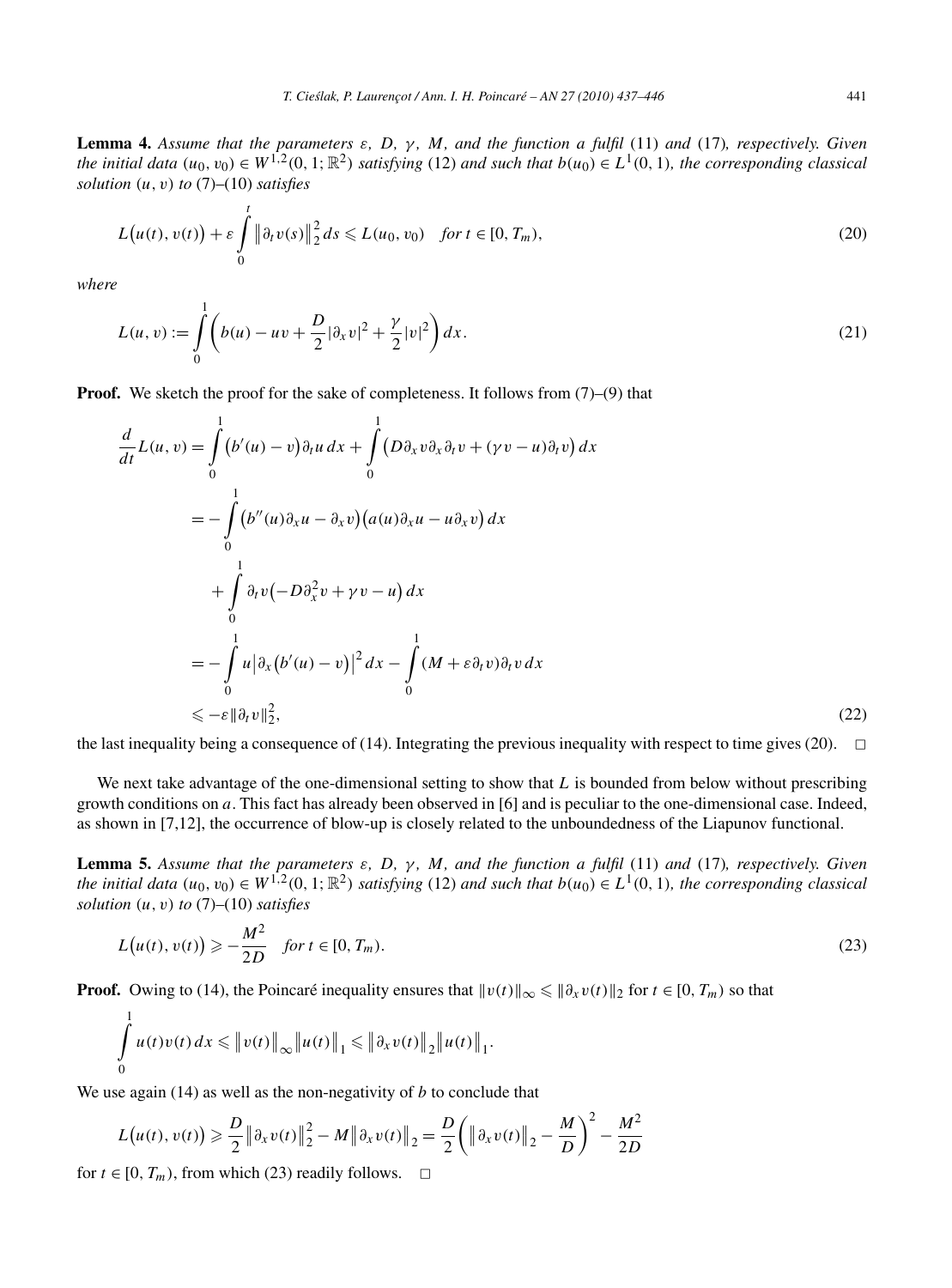## **3. Finite time blow-up**

As already mentioned, the main novelty in this paper is a new identity of virial type which is the cornerstone of the proof that blow-up takes place in finite time under suitable assumptions. Specifically, we assume that the parameters  $\varepsilon$ ,  $D$ ,  $\gamma$ ,  $M$ , and the function *a* fulfil the conditions (11) and (13), respectively. Recalling the definition  $(18)$  of *b*, we deduce from  $(13)$  that

$$
b(r) \leq c_1(r \ln r - r + 1) \mathbf{1}_{[0,1]}(r) + \frac{c_1(r-1)}{p} \mathbf{1}_{[1,\infty)}(r) \leq c_1(1+r), \quad r \geq 0. \tag{24}
$$

We also define

$$
A(r) := -\int_{r}^{\infty} a(s) ds, \quad r \geqslant 0,
$$
\n<sup>(25)</sup>

and infer from (13) that *A* is well-defined and satisfies

$$
0 \leqslant -A(r)r \leqslant \frac{c_1}{p-1}r^{2-p}, \quad r \geqslant 0. \tag{26}
$$

Consider next the initial data  $(u_0, v_0) \in W^{1,2}(0, 1; \mathbb{R}^2)$  satisfying (12). If  $(u, v)$  denotes the corresponding classical solution to (7)–(10) given by Proposition 3, we define the cumulative distribution functions *U* and *V* by

$$
U(t, x) := \int_{0}^{x} u(t, y) dy \text{ and } V(t, x) := \int_{0}^{x} v(t, y) dy
$$
 (27)

for  $(t, x) \in [0, T_m) \times [0, 1]$ . It readily follows from  $(7)$ – $(9)$  and  $(14)$  that  $(U, V)$  solves

$$
\partial_t U = \partial_x A(u) - u \partial_x v \qquad \text{in } (0, T_m) \times (0, 1), \tag{28}
$$

$$
\varepsilon \partial_t V = D \partial_x v - \gamma V + U - Mx \quad \text{in } (0, T_m) \times (0, 1), \tag{29}
$$

the function *A* being defined in (25), and

$$
U(t, 0) = M - U(t, 1) = 0 \quad \text{and} \quad V(t, 0) = V(t, 1) = 0, \quad t \in [0, T_m). \tag{30}
$$

**Lemma 6.** *Introducing*  $m_q(t) := ||U(t)||_q^q/q$  *for*  $q \ge 2$ *, we have* 

$$
\frac{dm_q}{dt} = \frac{M}{D}m_q - \frac{M^{q+1}}{q(q+1)D} + M^{q-1}A(u(t,1)) - (q-1)\int_0^1 U^{q-2}uA(u)dx
$$
  
+ 
$$
\frac{\varepsilon}{qD} \int_0^1 U^q \partial_t v \, dx - \frac{\gamma}{D} \int_0^1 U^{q-1}uV \, dx
$$
 (31)

*for*  $t \in [0, T_m)$ *.* 

**Proof.** We infer from (28), (29), and (30) that

$$
\frac{dm_q}{dt} = \left[U^{q-1}A(u)\right]_{x=0}^{x=1} - (q-1)\int_0^1 U^{q-2}uA(u) dx
$$

$$
-\frac{1}{D}\int_0^1 uU^{q-1}(\varepsilon\partial_t V + \gamma V - U + Mx) dx
$$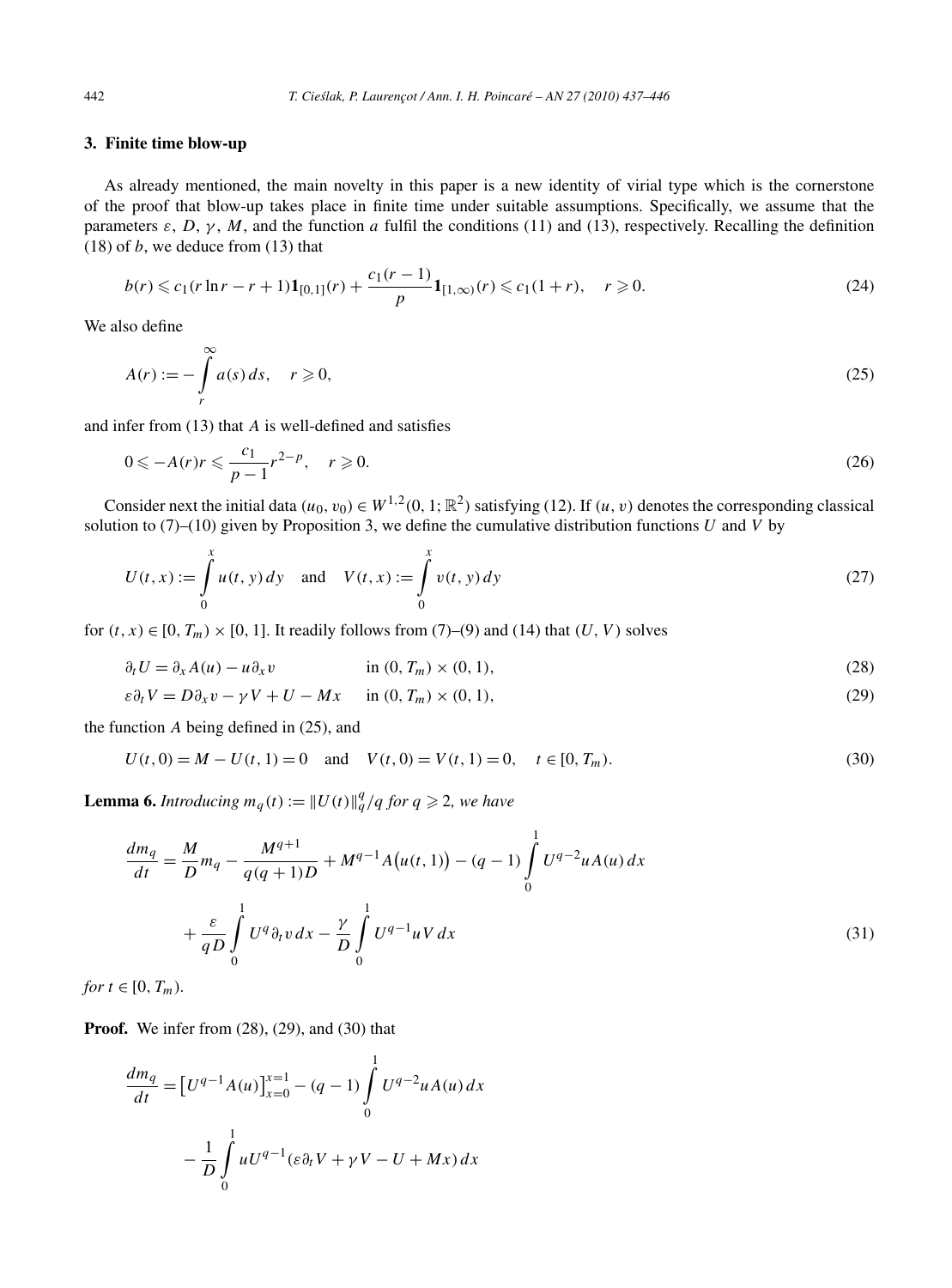$$
= M^{q-1} A (u(t, 1)) - (q - 1) \int_{0}^{1} U^{q-2} u A(u) dx - \frac{\varepsilon}{q D} [U^q \partial_t V]_{x=0}^{x=1}
$$
  
+  $\frac{\varepsilon}{q D} \int_{0}^{1} U^q \partial_t v dx - \frac{\gamma}{D} \int_{0}^{1} U^{q-1} u V dx + \frac{1}{(q+1)D} [U^{q+1}]_{x=0}^{x=1} - \frac{M}{q D} [U^q x]_{x=0}^{x=1} + \frac{M}{D} m_q$   
=  $M^{q-1} A (u(t, 1)) - (q - 1) \int_{0}^{1} U^{q-2} u A(u) dx + \frac{\varepsilon}{q D} \int_{0}^{1} U^q \partial_t v dx$   
-  $\frac{\gamma}{D} \int_{0}^{1} U^{q-1} u V dx - \frac{M^{q+1}}{q(q+1)D} + \frac{M}{D} m_q,$ 

which is the expected identity.  $\square$ 

At this point, we notice that the solution to the ordinary differential equation  $D\dot{X} = MX - (M^{q+1}/(q(q+1)))$ (obtained by neglecting several terms in (31)) is given by

$$
X(t) = \frac{M^{q}}{q(q+1)} + e^{Mt/D}\bigg(X(0) - \frac{M^{q}}{q(q+1)}\bigg),
$$

and thus vanishes at a finite time if  $X(0) < M<sup>q</sup> / (q(q + 1))$ . If a similar argument could be used for (31), we would obtain a positive time  $t_0$  such that  $m_q(t_0) = 0$  which clearly contradicts the properties of  $U(t_0)$ : indeed, by (27) and (30),  $x \mapsto U(t_0, x)$  is continuous with  $U(t_0, 1) = M$ . Consequently, the solution  $(u, v)$  to (7)–(10) no longer exists at this time  $t_0$  and blow-up shall have occurred at an earlier time, thus establishing Theorem 1. For this approach to work, we shall of course control the other terms on the right-hand side of (31) which will in turn give rise to the blow-up criterion stated in Theorem 1. The latter is actually a simple consequence of the following result:

**Theorem 7.** Assume that the parameters  $\varepsilon$ ,  $D$ ,  $\gamma$ ,  $M$ , and the initial data  $(u_0, v_0)$  are such that

$$
E\left(m_q(0) + L(u_0, v_0) + \frac{M^2}{2D}\right) < 0\tag{32}
$$

*for some finite*  $q \in (2, 2/(2-p))$ *, where* 

$$
E(z) := \left(1 + \frac{\gamma}{D} + \frac{\gamma}{M} \|v_0\|_{H^1} + \frac{\varepsilon M^{q-1}}{4qD}\right)z + \frac{c_1(q-1)q^{(q-2)/q}D}{(p-1)M^{p-1}}z^{(q-2)/q} - \frac{M^q}{q(q+1)}
$$
  
\n $r \ge 0$  Then  $T_m < \infty$ 

*for*  $z \ge 0$ *. Then*  $T_m < \infty$ *.* 

**Proof.** The starting point of the proof being the identity (31), we first derive upper bounds for the terms on the righthand side of (31) involving *A*,  $\varepsilon$ , and  $\gamma$ . Thanks to (26) and the non-negativity of *U*, it follows from the Hölder inequality that

$$
M^{q-1}A(u(t,1)) - (q-1)\int_{0}^{1} U^{q-2}uA(u) dx \leq \frac{c_1(q-1)}{p-1} \int_{0}^{1} U^{q-2}u^{2-p} dx
$$
  

$$
\leq \frac{c_1(q-1)q^{(q-2)/q}}{(p-1)} m_q^{(q-2)/q} \left( \int_{0}^{1} u^{((2-p)q)/2} dx \right)^{2/q}.
$$

Since  $q \in (2, 2/(2 - p))$ , we may use the Jensen inequality and (14) to conclude that

$$
M^{q-1}A(u(t,1)) - (q-1)\int_{0}^{1} U^{q-2}uA(u) dx \leq \frac{c_1(q-1)q^{(q-2)/q}}{(p-1)}M^{2-p}m_q^{(q-2)/q}.
$$
 (33)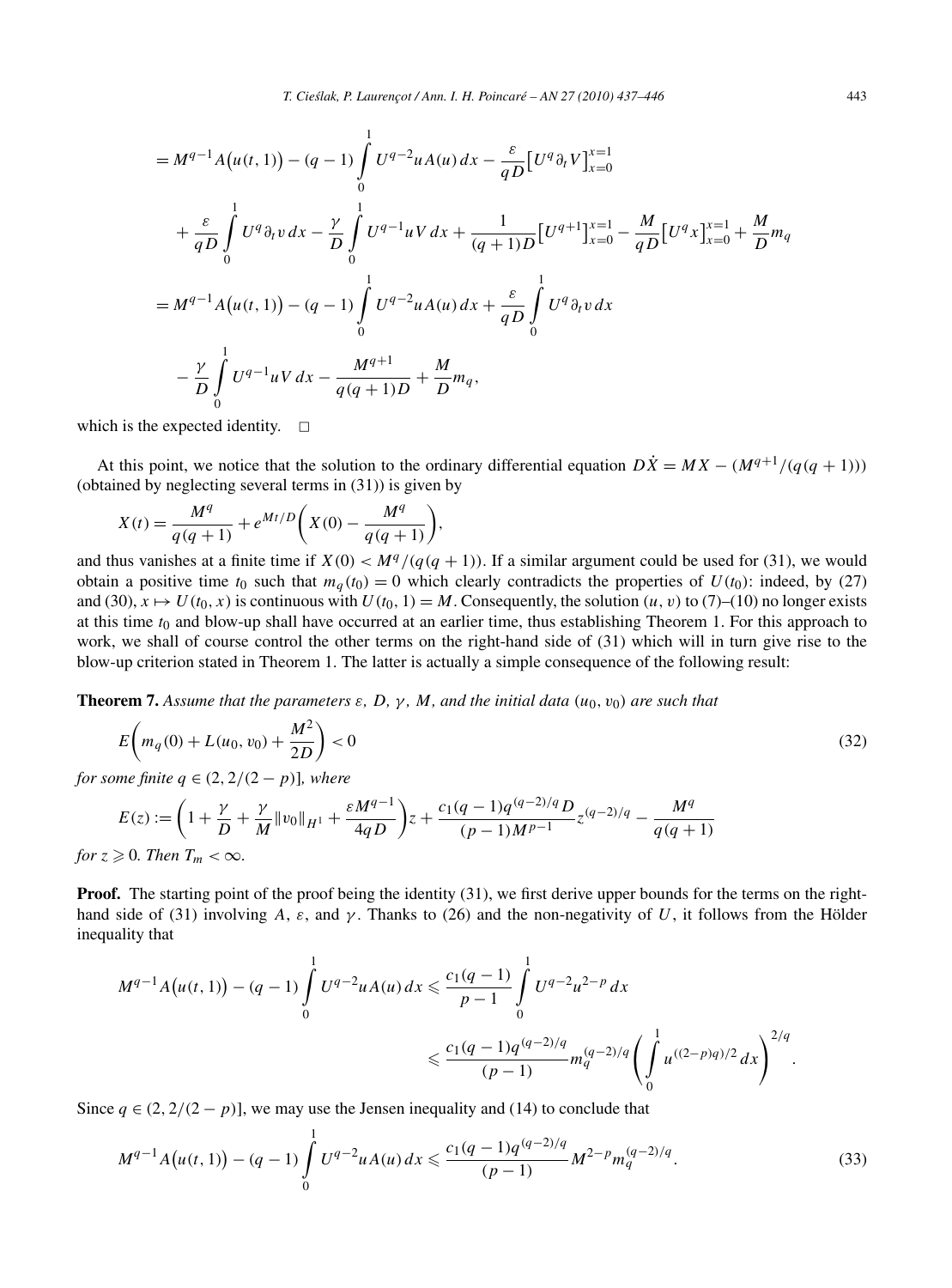Next, to estimate the term involving  $\gamma$ , we adapt an argument from [18] and first claim that

$$
V(t, x) \geq V_m(t, x) := \frac{M}{6D} (x^3 - x) + h(t, x), \quad (t, x) \in [0, T_m) \times [0, 1],
$$
\n(34)

where *h* denotes the unique solution to

$$
\varepsilon \partial_t h - D \partial_x^2 h + \gamma h = 0, \quad (t, x) \in (0, \infty) \times (0, 1), \tag{35}
$$

$$
h(t,0) = h(t,1) = 0, \quad t \in (0,\infty),
$$
\n(36)

$$
h(0, x) = \min\left\{V(0, x) + \frac{M}{6D}(x - x^3), 0\right\} \leq 0, \quad x \in (0, 1).
$$
\n(37)

Indeed,  $V_m \le V$  on  $[0, T_m) \times \{0, 1\}$  and  $\{0\} \times [0, 1]$ , and it follows from the non-negativity of *U* and the negativity of *h* that

$$
\varepsilon \partial_t V_m - D \partial_x^2 V_m + \gamma V_m = \varepsilon \partial_t h - Mx - D \partial_x^2 h + \frac{M\gamma}{6D} (x^3 - x) + \gamma h
$$
  

$$
\leq -Mx \leq U - Mx = \varepsilon \partial_t V - D \partial_x^2 V + \gamma V.
$$

The comparison principle then implies (34). We next infer from (34) and the non-negativity of *u* and *U* that

$$
-\frac{\gamma}{D} \int_{0}^{1} U^{q-1} uV dx \leq -\frac{\gamma}{D} \int_{0}^{1} U^{q-1} uV_m dx
$$
  

$$
= -\frac{\gamma}{qD} \Big[U^q V_m \Big]_{x=0}^{x=1} + \frac{\gamma}{qD} \int_{0}^{1} U^q \partial_x V_m dx
$$
  

$$
\leq \frac{\gamma}{D} \Big( \frac{M}{2D} + ||\partial_x h||_{\infty} \Big) m_q.
$$

We next note that *∂xh* also solves (35) with homogeneous Neumann boundary conditions, the latter property being a consequence of (35) and (36). Since

$$
\left|\partial_x h(0,x)\right| \leqslant \left|v_0(x) + \frac{M}{6D}\left(1 - 3x^2\right)\right| \leqslant \|v_0\|_{\infty} + \frac{M}{3D},
$$

the comparison principle and the non-negativity of *γ* warrant that  $\|\partial_x h(t)\|_{\infty} \leq \|v_0\|_{\infty} + (M/3D)$  for  $t \geq 0$ . Consequently, recalling the Sobolev embedding  $\|v_0\|_{\infty} \leq \|v_0\|_{H^1}$ , we end up with

$$
-\frac{\gamma}{D} \int_{0}^{1} U^{q-1} u V \, dx \leq \frac{\gamma M}{D^2} \bigg( 1 + \frac{D}{M} ||v_0||_{H^1} \bigg) m_q. \tag{38}
$$

We finally infer from (14), (27), (30), and the Hölder inequality that

$$
\frac{\varepsilon}{qD} \int\limits_{0}^{1} U^{q} \partial_{t} v \, dx \leqslant \frac{\varepsilon M^{q/2}}{qD} \int\limits_{0}^{1} U^{q/2} |\partial_{t} v| \, dx \leqslant \frac{\varepsilon M^{q/2}}{q^{1/2}D} m_{q}^{1/2} \|\partial_{t} v\|_{2}.
$$
\n
$$
\tag{39}
$$

It now follows from (31), (33), (38), and (39) that

$$
\frac{dm_q}{dt} \leq \frac{M}{D} \bigg[ \bigg( 1 + \frac{\gamma}{D} + \frac{\gamma}{M} \|v_0\|_{H^1} \bigg) m_q + \frac{c_1(q-1)q^{(q-2)/q}D}{(p-1)M^{p-1}} m_q^{(q-2)/q} - \frac{M^q}{q(q+1)} \bigg] + \frac{\varepsilon M^{q/2}}{q^{1/2}D} m_q^{1/2} \|\partial_t v\|_2
$$
  

$$
\leq \frac{M}{D} E(m_q) - \frac{\varepsilon M^q}{4qD^2} m_q + \frac{\varepsilon M^{q/2}}{q^{1/2}D} m_q^{1/2} \|\partial_t v\|_2.
$$

Owing to (12) and (24), we have  $b(u_0) \in L^1(0, 1)$  and it follows from (22), (23), and the above inequality that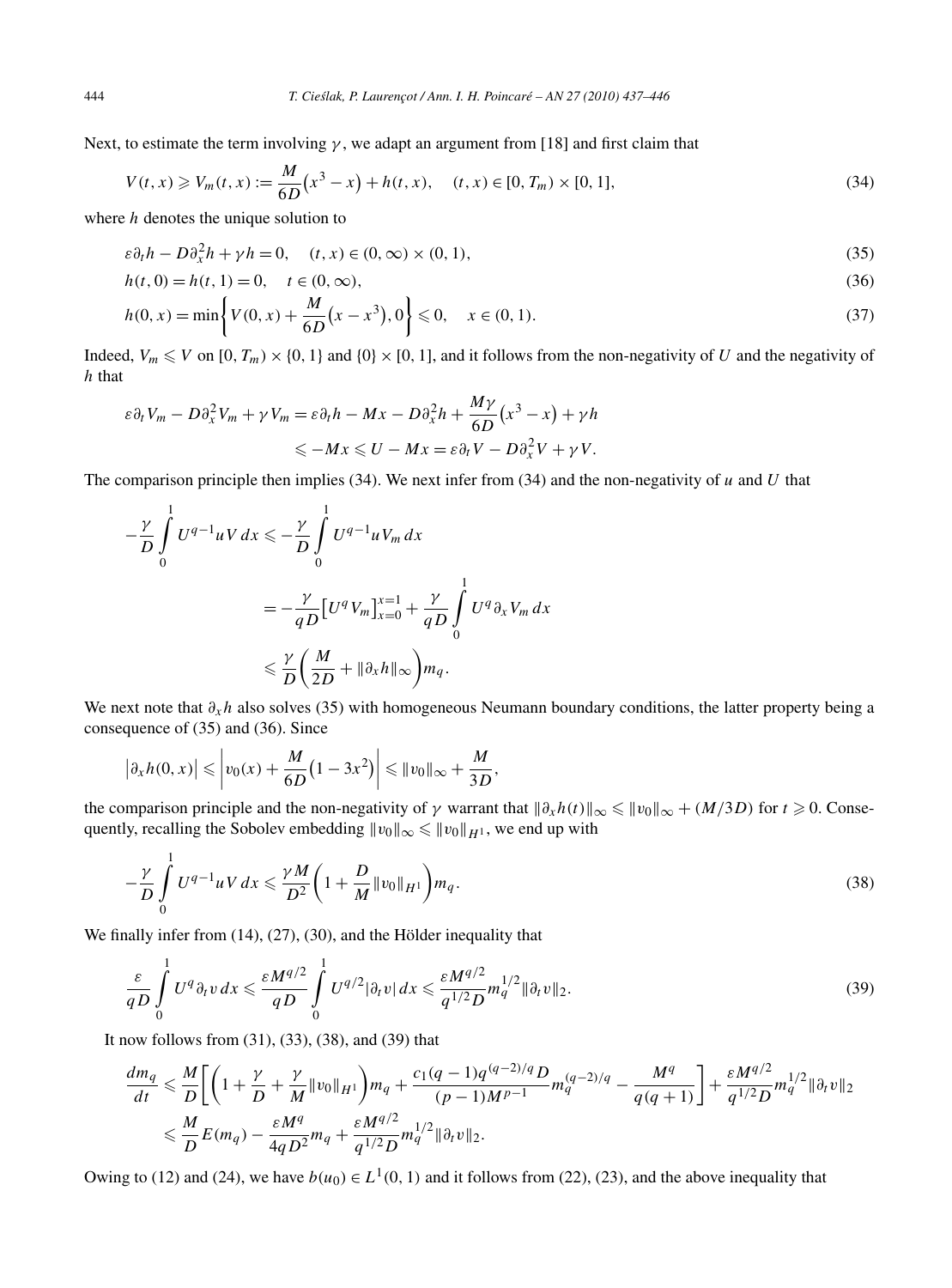$$
\frac{d}{dt}\left(m_q + L(u,v) + \frac{M^2}{2D}\right) \leq \frac{M}{D}E(m_q) - \frac{\varepsilon M^q}{4qD^2}m_q + \frac{\varepsilon M^{q/2}}{q^{1/2}D}m_q^{1/2} \|\partial_t v\|_2 - \varepsilon \|\partial_t v\|_2^2
$$

$$
= \frac{M}{D}E(m_q) - \varepsilon \left(\|\partial_t v\|_2 - \frac{M^{q/2}}{2q^{1/2}D}m_q^{1/2}\right)^2
$$

$$
\leq \frac{M}{D}E(m_q).
$$

Using now the monotonicity of *E* and (23), we end up with

$$
\frac{d}{dt}\left(m_q + L(u,v) + \frac{M^2}{2D}\right) \leqslant \frac{M}{D}E\left(m_q + L(u,v) + \frac{M^2}{2D}\right).
$$

Assume now for contradiction that  $T_m = \infty$ . The previous inequality and (32) then warrant that there is a time  $t_0 > 0$  such that  $m_q(t_0) + L(u(t_0), v(t_0)) + (M^2/2D) = 0$  and hence  $m_q(t_0) = 0$  by (23). This in turn implies that *U* ( $t_0, x$ ) = 0 for all  $x \in [0, 1]$  and contradicts (30). Consequently,  $T_m < \infty$ .  $\Box$ 

The remaining step towards Theorem 1 is to use the properties of *a* to simplify the condition (32) derived in Theorem 7.

**Proof of Theorem 1.** It follows from (12), (24), and the Sobolev embedding  $\|v_0\|_{\infty} \leqslant \|v_0\|_{H^1}$  that

$$
L(u_0, v_0) + \frac{M^2}{2D} \le \int_0^1 \left( c_1 (1 + u_0) + \frac{D}{2} |\partial_x v_0|^2 + \frac{\gamma}{2} |v_0|^2 + u_0 \|v_0\|_{\infty} \right) dx + \frac{M^2}{2D}
$$
  

$$
\le c_1 (1 + M) + \frac{M^2}{2D} + \frac{D + \gamma}{2} \|v_0\|_{H^1}^2 + M \|v_0\|_{H^1}
$$
  

$$
= F(m_q(0), \|v_0\|_{H^1}) - m_q(0),
$$

the function *F* being defined in Theorem 1. Therefore,

$$
E\bigg(m_q(0) + L(u_0, v_0) + \frac{M^2}{2D}\bigg) \leqslant (E \circ F)\big(m_q(0), \|v_0\|_{H^1}\big) = \mathcal{P}_q\big(m_q(0), \|v_0\|_{H^1}, \varepsilon M\big),
$$

and the condition  $\mathcal{P}_q(m_q(0), \|v_0\|_{H^1}, \varepsilon M) < 0$  clearly implies (32) and hence  $T_m < \infty$ .  $\Box$ 

### **Acknowledgements**

This paper was prepared during T. Cieslak's one-month visit at the Institut de Mathématiques de Toulouse, Univer- ´ sité Paul Sabatier. T. Cieslak would like to express his gratitude for the invitation, support, and hospitality. ´

## **References**

- [1] H. Amann, Nonhomogeneous linear and quasilinear elliptic and parabolic boundary value problems, in: H. Schmeisser, H. Triebel (Eds.), Function Spaces, Differential Operators, Nonlinear Analysis, in: Teubner-Texte Math., vol. 133, Teubner, Stuttgart, 1993, pp. 9–126.
- [2] P. Biler, T. Nadzieja, Existence and nonexistence of solutions for a model of gravitational interaction of particles, I, Colloq. Math. 66 (1994) 319–334.
- [3] A. Blanchet, J.A. Carrillo, Ph. Laurençot, Critical mass for a Patlak–Keller–Segel model with degenerate diffusion in higher dimensions, Calc. Var. Partial Differential Equations 35 (2009) 133–168.
- [4] Th. Cazenave, Semilinear Schrödinger Equations, Courant Lect. Notes Math., vol. 10, Amer. Math. Soc., Providence, 2003.
- [5] T. Cieslak, Ph. Laurençot, Finite time blow-up for radially symmetric solutions to a critical quasilinear Smoluchowski–Poisson system, C. R. ´ Acad. Sci. Paris Sér. I 347 (2009) 237–242.
- [6] T. Cieslak, M. Winkler, Finite-time blow-up in a quasilinear system of chemotaxis, Nonlinearity 21 (2008) 1057–1076. ´
- [7] H. Gajewski, K. Zacharias, Global behaviour of a reaction–diffusion system modelling chemotaxis, Math. Nachr. 195 (1998) 77–114.
- [8] M.A. Herrero, J.J.L. Velázquez, Singularity patterns in a chemotaxis model, Math. Ann. 306 (1996) 583–623.
- [9] M.A. Herrero, J.J.L. Velázquez, Chemotactic collapse for the Keller–Segel model, J. Math. Biol. 35 (1996) 177–194.
- [10] M.A. Herrero, J.J.L. Velázquez, A blow-up mechanism for a chemotaxis model, Ann. Scuola Norm. Super. Pisa Cl. Sci. 24 (1997) 633–683.
- [11] D. Horstmann, Lyapunov functions and *Lp*-estimates for a class of reaction–diffusion systems, Colloq. Math. 87 (2001) 113–127.